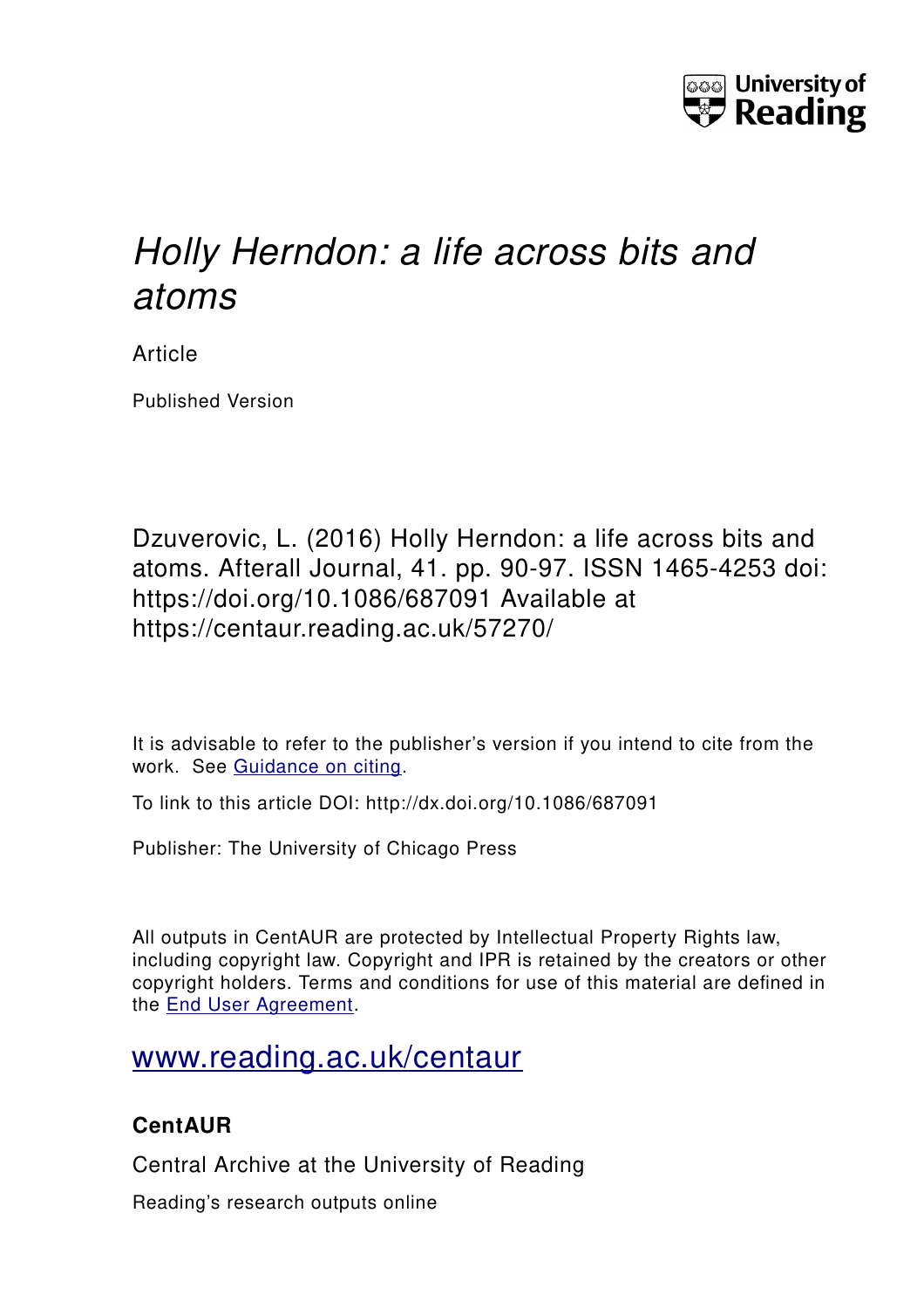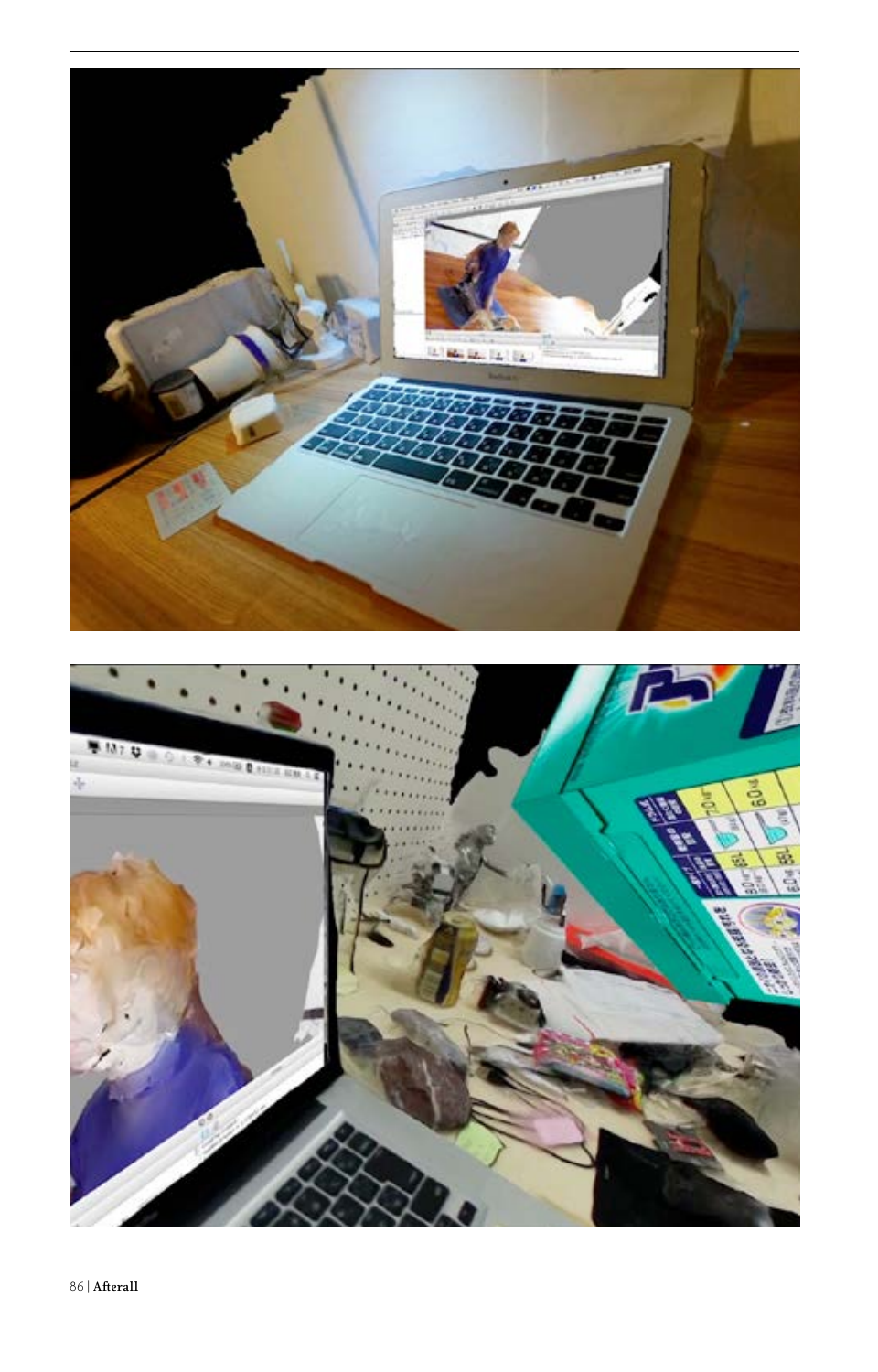### **Holly Herndon: A Life Across Bits and Atoms**

**— Lina Džuverović**

Last summer I attended the now infamous workshop 'Wasting time on the Internet', led by Kenneth Goldsmith.1 Halfway into the day, just as we were all starting to become more comfortable, Goldsmith asked us to do something horrible, something that sent waves of panic across the room. His demand was initially met by a collective gasp. A few seconds later, composing ourselves, some of us reluctantly complied, while others became angry, attempting to refuse participation.

 What Goldsmith had asked was that we each hand our personal laptop to whomever was sitting next to us. He then gave everyone permission to browse freely through all the files on the laptop just received. Without warning, without the chance to present an edited version of ourselves, he ripped our digital and analogue selves apart – our deepest secrets only a spotlight search away. The one person who declined was asked to explain: what was the worst that could happen? Discovery of a folder full of porn? Nude images meant to be seen by a lover? Obsessive prying into Facebook photos of a friend of a friend? Gossip? Financial details? Of course, we all knew that a single digital file was unlikely to cause anyone's

**Lina Džuverović locates Holly Herndon's 'voice-body' at the intersection of feminist vocalisations, accelerationist politics and the networks and surveillance of digital life.**

> demise – it was *everything* held on our laptops, a combination of all of the above and more, that revealed our digital selves, which, when abruptly separated from our bodies, became embarrassing spectres unfit for external viewing.

 Holly Herndon's music is predicated on embracing and encouraging such exposure: much of her material is gathered by recording and repurposing daily activity on her laptop. Unlike much electronic music, where the laptop is primarily a means to synthesise sound, in Herndon's, her laptop is also the 'hardware'; its physical sounds in combination with the sounds made by Herndon as the user form the fabric of her compositions. Herndon's central preoccupation is precisely the exploration of the symbiotic and fluid relationship between the corporeal and the digital. She investigates ways in which electronic music performance can become an embodied experience, seeking to understand the place of her own body in the complex picture of the technological present. Informed by the writing of N. Katherine Hayles on the post-human,2 Herndon sees *embodiment* as more than corporality itself; it is a 'situated experience dependent on history and environment, unique to individuals within a collective'.3

 Herndon has released three albums, an EP and several singles, which straddle a vast terrain of musical experimentation. Recordings such as 'Locker Leak', on her latest album, *Platform* (2015)*,* consist of poly-vocal tongue twisters that convey the feeling of being online, continuously bombarded by adverts; it offers a critique of the suffocating consumerism that is taking over the digital realm. Herndon's voice, in its many versions, spews out social media lingo and advertising catchphrases ('be the first of your friends to like Greek yogurt this summer') as it trips on itself, slows down and is repeatedly interrupted by snippets of anxiety-provoking sonic disturbance. Another track on the album, 'Chorus', is rich

<sup>1</sup> Kenneth Goldsmith runs the module 'Wasting Time On The Internet' in the English Department at Penn State; see https://www.english.upenn.edu/courses/undergraduate/2015/spring/engl111.301 (last accessed on 21 December 2015). The session I attended took place in June 2015 at Galerija Nova, Zagreb as<br>part of the ongoing 'Public Library' project initiated by Multimedijalni institut (MI2) and What How and for Whom (WHW). See https://www.memoryoftheworld.org (last accessed on 21 December 2015). 2 See N. Katherine Hayles, *How We Became Posthuman: Virtual Bodies in Cybernetics, Literature, and* 

*Informatics*, Chicago: The University of Chicago Press, 1999. 3 Holly Herndon, 'Embodiment in Electronic Music Performance', unpublished master's thesis, Oakland,

CA: Mills College, 2010, p.4.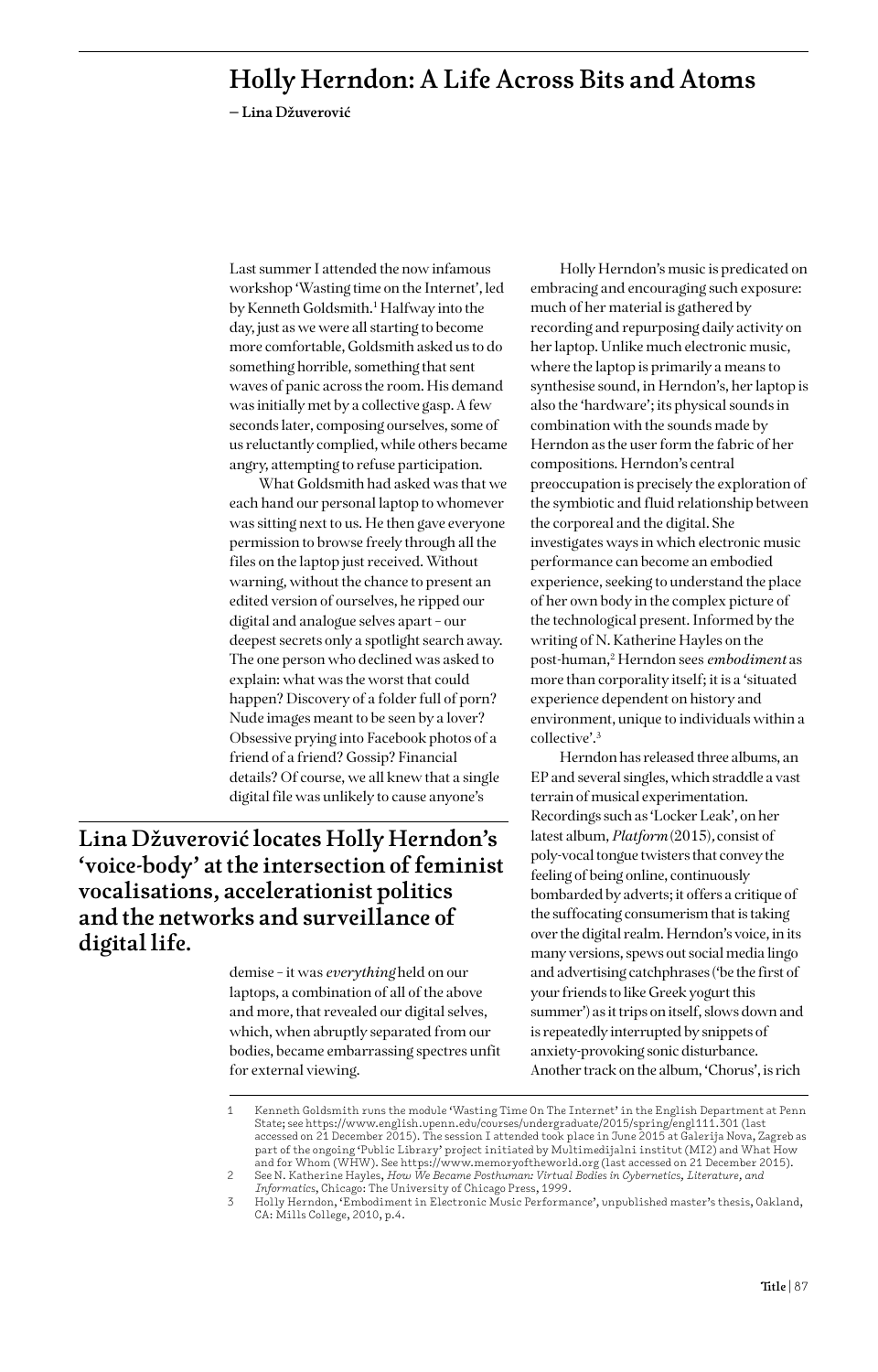

with exquisitely textured short samples reminiscent of 8-bit computer aesthetics, so well-crafted that they almost function as separate sonic objects. Such samples are woven together with multiple layers of Herndon's voice, oscillating between sounding human and machine-generated; the track gradually builds up before descending into a dynamic rhythm driven forward by a web of synthesised polyphonic voices.

 At the other end of the album's spectrum lies a conceptual piece, 'Lonely At The Top', which consists of Herndon's speaking voice and an array of non-musical, concrete sounds referencing the phenomenon of Autonomous Sensory Meridian Response (ASMR), a physiological reaction to soft sounds and whispering. A growing online community has formed around ASMR, contributing countless videos that, when listened to through headphones, are supposed to trigger this pleasurable physical response.4 Herndon transposes the experience of ASMR videos typically accessed on YouTube into a recorded album track with an offline presence, thus performing a full loop. The

'tingling sensations' of ASMR are triggered by digital recordings of physical objects' sonic properties; Herndon brings such experiences back into the physical realm. ('everywhere and nowhere', a recent

*Herndon's central preoccupation is the exploration of the symbiotic and fluid relationship between the corporeal and the digital.*

exhibition by Herndon and Mathew Dryhurst, and involving a host of other collaborators, presented a 23.2-channel sound installation and accompanying video works that introduced ASMR into the gallery space.5 )

 'Lonely At The Top' emerged out of Herndon's conversations with the Berlinbased artist Claire Tolan, who runs a regular radio show, *You're Worth It,* dedicated to ASMR and relaxation. Drawing on Herndon's immersion and interest in the

<sup>4</sup> At the time of writing, a YouTube search for ASMR offered over two million results.<br>5 Your type and nowhere' Kunstygerein in Hamburg 6 August-13 Sentember 2015

<sup>5</sup> 'everywhere and nowhere', Kunstverein in Hamburg, 6 August–13 September 2015. Apart from Mathew Dryhurst, other collaborators on this project were the Dutch design agency Metahaven, ASMR artist Claire Tolan and theorist Suhail Malik.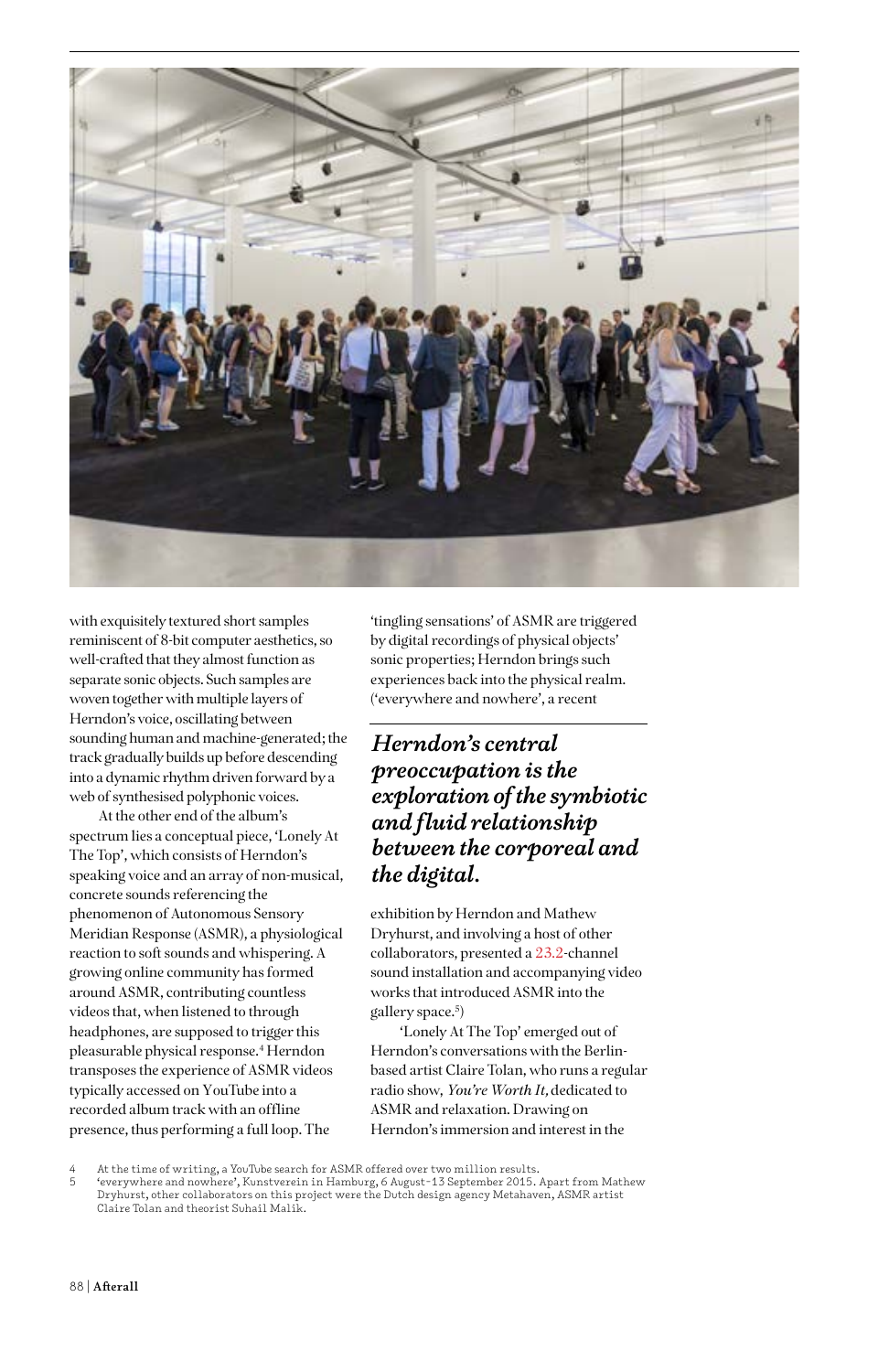

ASMR community, the track builds up a narrative that enacts an intimate experience between Herndon as the provider of a relaxation service and a client who has come in for a session. Based on an exchange between Herndon and Tolan about the coping strategies of the extremely wealthy (required to ease their anxiety about being at the top end of global inequality), the track combines Herndon's soothing voice with typical ASMR sounds (tapping, scratching, flowing water) to guide us through what the pair refer to as a 'kind of therapy for the 1%' – a way to ease the guilt.6

 In Herndon's music we are continuously reminded of the complex relations of voice, technology and body, and of the multitude of political entanglements across their triangulation. Steven Connor, writing on breath, ventriloquism and air. has proposed that 'voice is not simply an emission of the body; it is also the imaginary production of a secondary body, a body double: a "voice-body"'.7 It is this 'voicebody' that is at the centre of Herndon's

project, constantly being twisted, exposed, modified, doubled, erased and brought back. Herndon's voices range from choral influences (Herndon's father was a preacher and she spent her childhood singing in choirs) to breathing (take 'Breathe', on the 2012 album *Movement*), whispers and words spoken aloud; all these occasionally disappear into moments of post-human, genderless sound. Although Herndon's vocal delivery is often pleasant, at times even seductive, she remains fully aware of the connotations of the female voice, and the fact that female vocal performance is still most often produced by male studio engineers. Her vocal distortions do not seek to 'clean up' the pitch or delivery, but quite the opposite: she can make the voice ugly, abrasive, un-gendered. Equally, the reassurance of the maternal voice and the ways in which urban space is regulated by soft-spoken yet authoritative female voices (public transport announcements, automated supermarket checkouts), as pointed to by Nina Power, are

<sup>6</sup> Claire Tolan, quoted in Ruth Saxelby, '10 Radical Ideas that Inspired Holly Herndon's *Platform*'*, Fader*, 21 May 2015, available at http://www.thefader.com/2015/05/21/radical-ideas-that-inspired-hollyherndon-platform (last accessed on 21 December 2015).

<sup>7</sup> Steven Connor, 'The Strain of the Voice' (2004), available at http://stevenconnor.com/strains.html (last accessed on 21 December 2015). This essay first appeared in a German translation by Holger Wölfle, in Brigitte Felderer (ed.), *Phonorama: Eine Kulturgeschichte der Stimme als Medium*, Berlin: Matthes and Seitz, 2004, pp.158–72.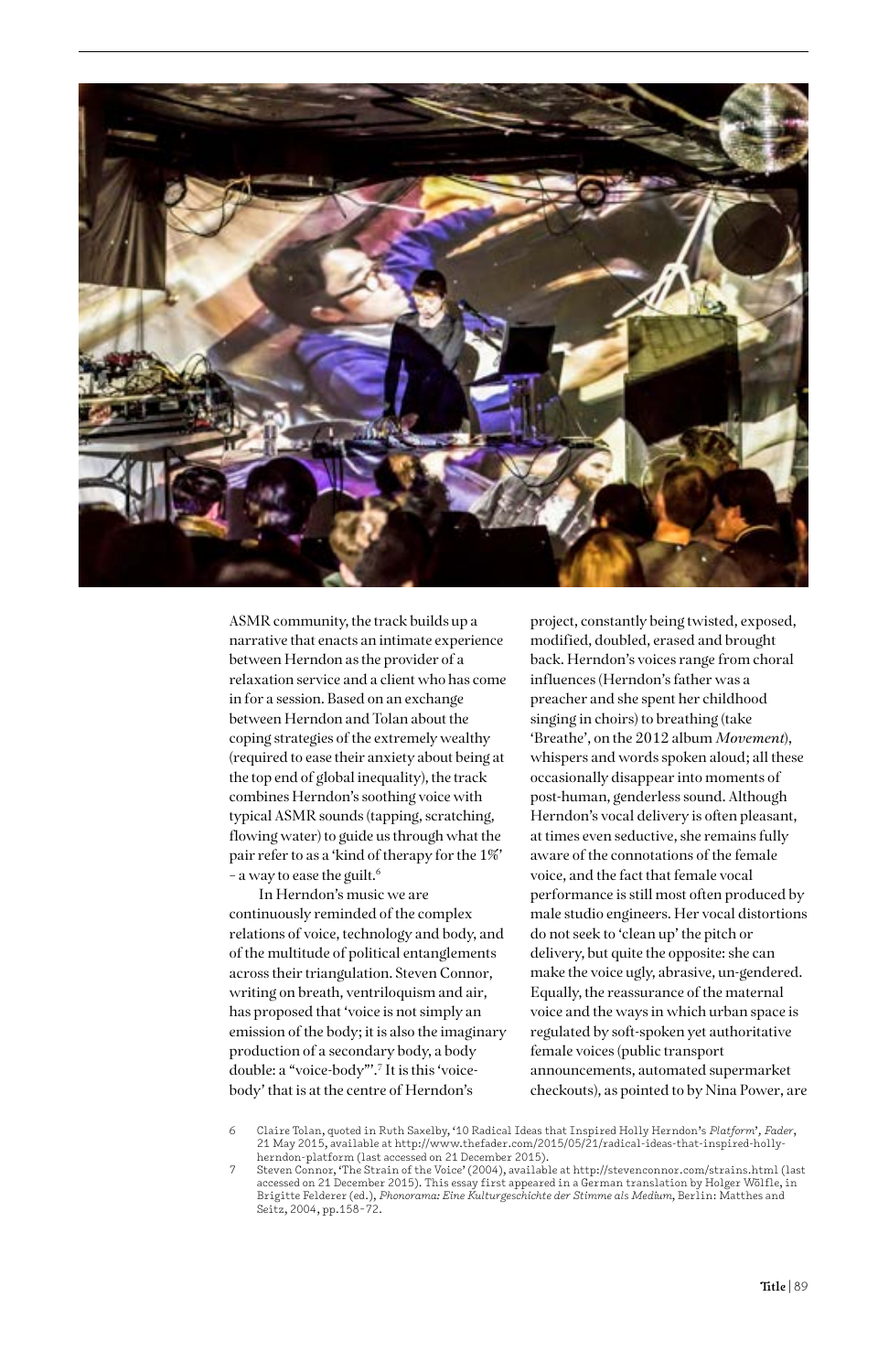echoed in Herndon's play with her morphing voice's multitude of roles and tones.<sup>8</sup>

 In performance history, voice as destabilising force stretches back across the twentieth-century. Antonin Artaud famously *became* the plague – contorting, snorting, gasping, screaming on the floor – at his 1933 Sorbonne lecture 'Le Théâtre et la peste' ('The Theatre and the Plague'), in an instance of a 'voice-body' that engendered illness.8 This

*Herndon's work points to the delicate dance between surveillance and its counter-narratives, and the hitherto impossible witnessing now enabled by technology.*

early instance of the voice-body on edge was a turning point, and has since been evoked by improvisers across performance art and experimental sonic practice, one notable example being Diamanda Galás's 1990 *Plague Mass* performances, in which her four-octave voice, enhanced by electronics, strained to become the pain suffered by AIDS victims.9 Much like Herndon's repurposing of a cacophony of digital and analogue activities, Cathy Berberian's *Stripsody* of 1966 incorporated the sounds not just of internal turmoil but of the fast changing media-driven world, as vocalised in comicstrip-style sound effects. Joan La Barbara's work has, since the 1960s, expanded the possibilities of vocal composition and performance through the introduction of multiphonic sounds – sighing, breathing, inhaling or whispering, for example. These performances often sound machine-like, repulsive or frightening, and are a far cry from classical aural traditions aimed at inspiring pleasure or awe in the listener.

 In the mid-1970s, Yugoslavian-born sound poet Katalin Ladik began performing

visual scores made from the dressmaking patterns she used to make clothes for her family, in a form of an unprecedented feminist agency – literally vocalising the grief of daily drudgery in the gallery space – and Herndon's 'performing' of the laptop, albeit in a very different way, may be said to evoke the neo-machine-work of contemporary intellectual labour. Female musicians associated with the Feminist Improvising Group (FIG), established by Maggie Nicols and Lindsay Cooper in London in 1977, took an approach of 'queering' the improvisational space and 'demanding queer listening';<sup>10</sup> by brazenly bringing personal, political and sexual identity into the arena of improvised music, FIG established a firm space for women practitioners in this male-dominated milieu. Herndon's vocal transformations also recall Laurie Anderson's practice of 'audio drag', or filtering her own voice electronically to inhabit and create a male persona; initially referred to as 'the voice of authority', he later came to be named Fenway Bergamot.

 Herndon can also be connected to feminist musicians associated with Mills College in Oakland, California, where she did her master's.11 Most notably, her explorations expand the legacy of the composer Pauline Oliveros, who became the director of the San Francisco Tape Music Center when it moved to Mills in 1967 (later becoming the Center for Contemporary Music) – in particular Oliveros's early experiments with tape music in pieces such as *Bye Bye Butterfly* (1965), which morphs and manipulates a loop taken from Giacomo Puccini's opera *Madama Butterfly* (1904) through a delay setup. In this pioneering feminist work, the operatic voice emerges as horrifically wounded, sinister and damaged, presenting, as Oliveros puts it, a 'farewell not only to the music of the nineteenth century but also to the system of polite morality of that age and its attendant institutionalised oppression of the female sex'.12

<sup>8</sup> See, for example, Nina Power's paper 'Soft Coercion, the City and the Recorded Female Voice', available as an audio recording at https://soundcloud.com/uclurbanlab/nina-power-soft-coercion (last accessed on 21 December 2015).

<sup>9</sup> Artaud's lecture is described in detail in *The Diary of Anaïs Nin, Vol. I (1931–1934*), New York: Swallow Press, 1966, pp.191–93.

<sup>10</sup> The performances, which took place on 12 and 13 October 1990 at the Cathedral of Saint John the Divine in New York, are documented on Diamanda Galás, *Plague Mass (1984–End of the Epidemic)* (Mute Records, 1991).

<sup>11</sup> Julie Dawn Smith, 'Playing Like a Girl: The Queer Laughter of the Feminist Improvising Group,' in<br>Daniel Fischlin and Ajay Heble (ed.), *The Other Side of Nowhere: Jazz, Improvisation, and Communities in*<br>Dialogue, Midd

<sup>12</sup> Herndon is currently working on a PhD at Stanford University.

<sup>13</sup> Pauline Oliveros, *Deep Listening: A Composer's Sound Practice*, Kingston, NY: Deep Listening Publications, 2005, p.92.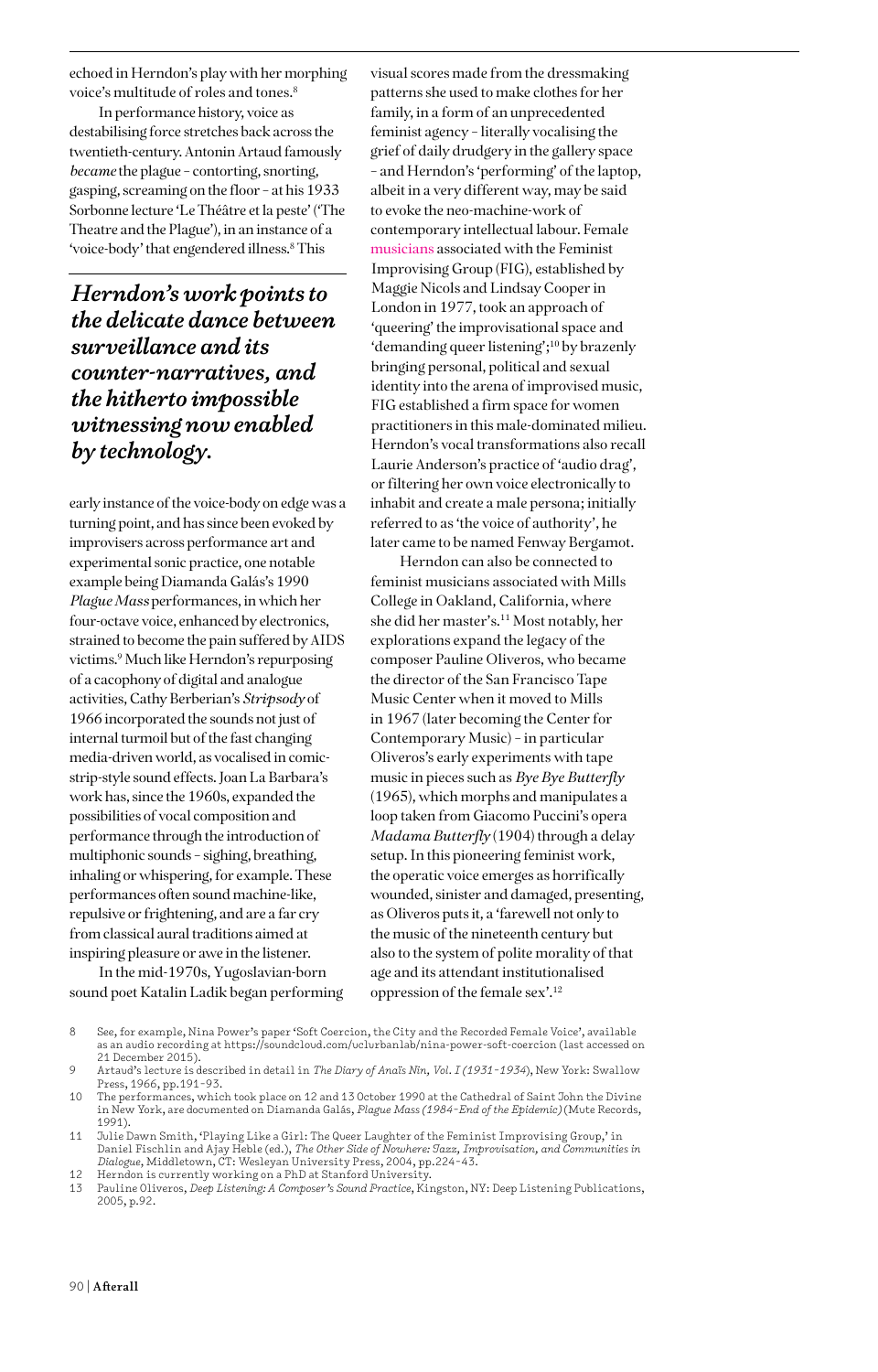

 But to only contextualise Herndon's work in the lineage of twentieth-century female vocal exploration risks veering into an essentialist quest for a vocal equivalent of *écriture féminine* (following Hélène Cixous) – a unique inscription of gender into sound. Whilst the heritage of experimentation with the female voice is a powerful and important emancipatory site, this is just one facet of Herndon's work. Her vocal explorations and feminism operate as part of a more complex techno-reality in which the voice appears amidst a spectrum of other components of the 'entire field of sound', as John Cage described it.13 Her own musical influences are eclectic and at times unexpected – her work is as indebted to the history of techno and sampling as it is to more leftfield forms. When invited to create a mix for *FACT* magazine, for instance, Herndon responded with an eclectic selection that bridged Japanese installation artist Yutaka Makino's soundscapes, the group Ugandan Speed Trials's dubstep and Norwegian improviser Maja Ratkje's exquisite vocals.14

 Herndon's far-ranging collaborative efforts have also led her into exhibitionbased projects and the sphere of contemporary art. As well as the aforementioned 'everywhere and nowhere', a notable example is her 2013 collaboration with artist Conrad Shawcross, for which Herndon composed a track for his robot Ada (named after Ada Lovelace, the famed British mathematician and the first computer programmer).15 The work combined multichannel spatialisation and algorithmic vocal processing to produce a sonic environment that was responsive to the robot's movements, giving the impression of progression: Ada became more 'confident' over the performance.

 It is this slippage, across collaborators, disciplines and media, that gives some credence to how Herndon chooses to describe her recorded works, not as albums but as *platforms* for discourse and collaboration. The very act of naming her latest album *Platform* connects Herndon to recent 'accelerationist' theory, and in particular, to its proposition that information technologies, whilst certainly tools in capitalist production, have the potential to act as springboards for non-

<sup>14</sup> John Cage, 'The Future of Music: Credo' (1937), *Silence: Lectures and Writings*, Middletown, CT: Wesleyan

University Press, 1973, p.4. 15 'FACT mix 368: Holly Herndon', *FACT Magazine,* 4 February 2013, available at http://www.factmag.com/ 2013/02/04/fact-mix-368-holly-herndon/ (last accessed on 21 December 2015).

<sup>16</sup> The Ada Project (begun 2013) is an installation by Shawcross that involves a series of musical commissions by contemporary composers. It has been presented at The Vinyl Factory Space at The Brewer Street Car Park, London, Palais de Tokyo, Paris and elsewhere. See http://conradshawcross.com/ project/the-ada-project-2013 (last accessed on 21 December 2015).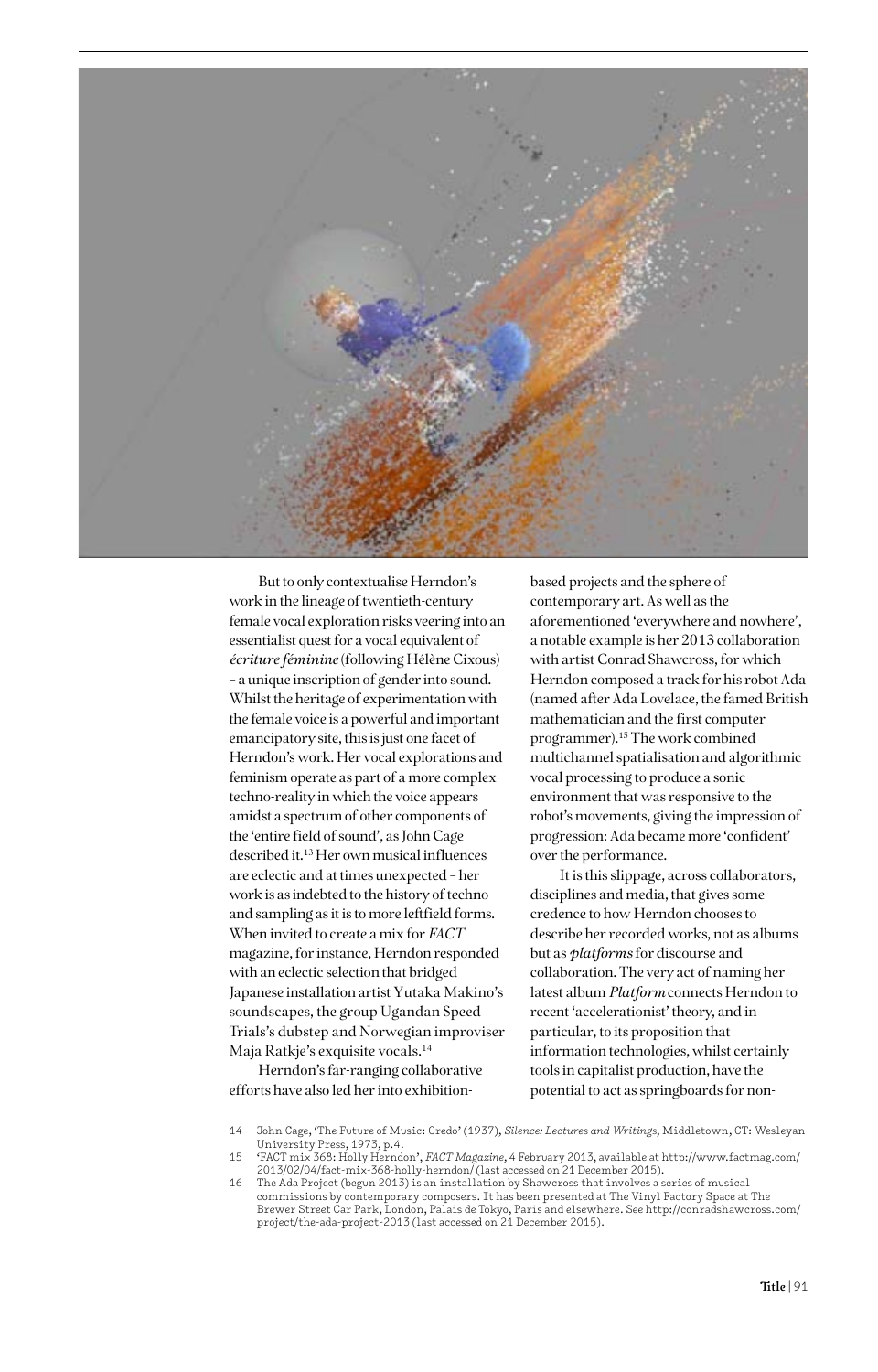capitalist modes of production if utilised in an informed and sophisticated way. To quote Alex Williams and Nick Srnicek's '#ACCELERATE MANIFESTO' of 2013: 'These material platforms of production, finance, logistics and consumption can and will be reprogrammed and reformatted towards post-capitalist ends.'16

 Accelerationist notions of the use of information technologies (algorithms, network analysis, agent-based modelling, big data analytics, non-equilibrium economic models) for forming collective and structural alternatives are further carried into Herndon's compositional techniques and subject matter. In the *Platform* track 'Home', Herndon foregrounds the exposure and alienation inherent in data collection and surveillance ('I can feel you in my room / Why was I assigned to you? / I know that you know me better than I know me') before suggesting a loss of identity caused by this erosion of privacy ('I don't know which me to be / On my own'). But in another track on the album, 'Unequal' – which is sonically akin to a chorus of cyborgs planning a

revolution – Herndon hints at both intimacy and collectivity ('Honesty / Fight for each other / For one, as one / Why? Why are we unequal?  $/$  "To change the shape of our future, to be unafraid, to break away"'). Structurally, these ideas are also applied through Herndon's focus on exposing the production mechanisms behind her compositions. For example, Herndon's and Dryhurst's 2012 live collaboration with the Iranian philosopher Reza Negarestani was arranged to incorporate stage photographers (as triggers for particular sounds), laptops embedded in the audience, the audience's mobile phones and 'dormant instruments' scattered across the space, as well as applause, into the performance.17 This eschewing of the authorial and attempts towards a distributed compositional platform are echoed in Negarestani's own writing on the 'labour of the inhuman', which problematises the possibility of attaining forms of universality and collectivism.18

 These platforms are also underpinned by an approach that Herndon terms

<sup>17</sup> Alex Williams and Nick Srnicek, '#ACCELERATE MANIFESTO for an Accelerationist Politics', 14 May 2013, available at http://criticallegalthinking.com/2013/05/14/accelerate-manifesto-for-an-accelerationistpolitics/ (last accessed on 21 December 2015). For a detailed analysis of this view, see Tiziana Terranova, 'Red Stack Attack! Algorithms, Capital and the Automation of the Common', in Robin Mackay and Armen Avanessian (ed.), *#Accelerate: The Accelerationist Reader*, Falmouth: Urbanomic, 2014, pp.379–401.

<sup>18</sup> Herndon, Negarestani and Dryhurst's live work was created for the festival 'Activating the Medium', organised by 23five, The Lab, San Francisco, 28 April 2012. A recording can be accessed at https://soundcloud.

com/hollyherndon/holly-herndon-mat-dryhurst (last accessed on 21 December 2015). 19 See Reza Negarestani, 'The Labor of the Inhuman', in R. Mackay and A. Avanessian (ed.), *#Accelerate: The Accelerationist Reader*, *op. cit.,* pp.425–67.